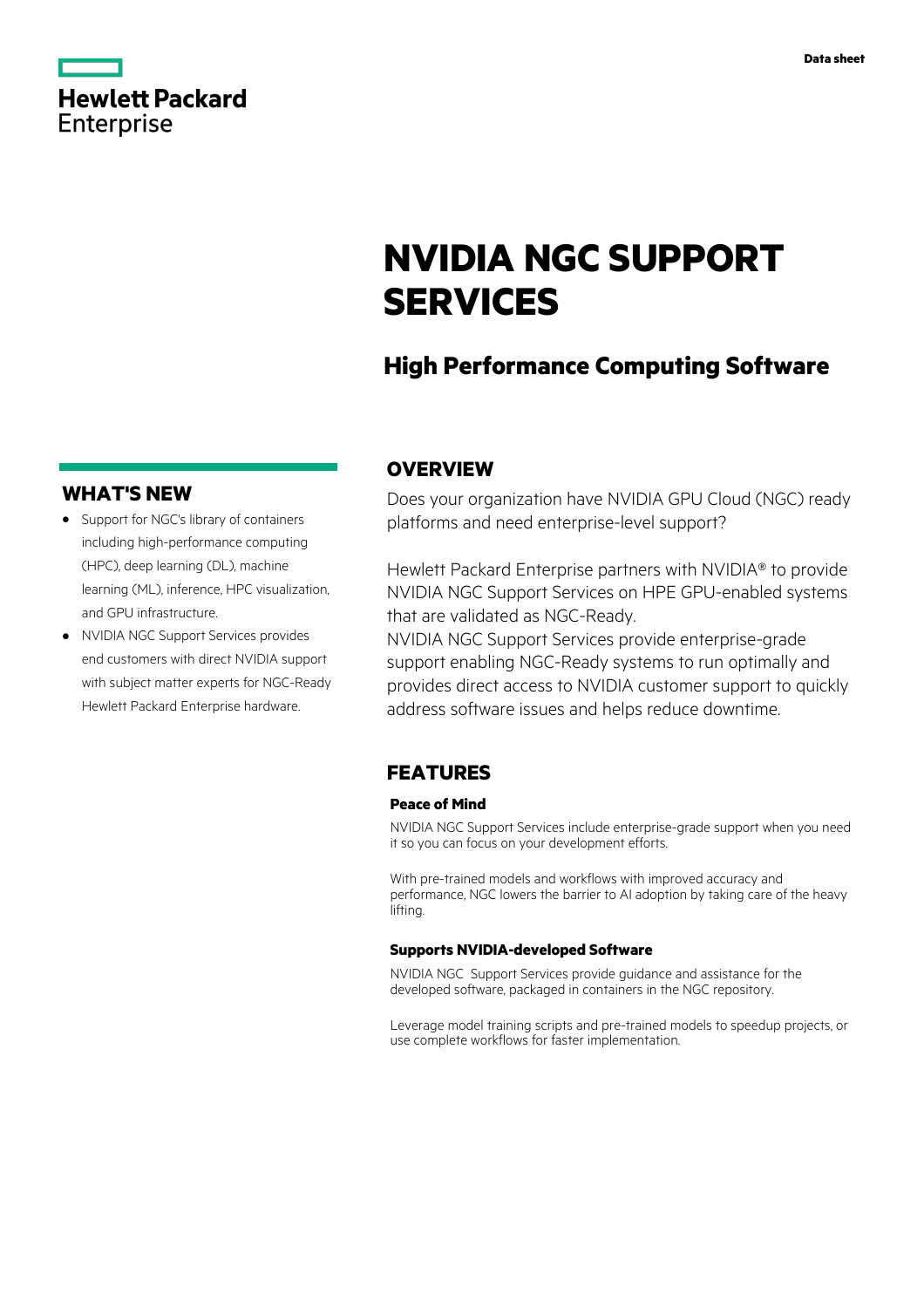#### **Direct Access to Experts**

Support contract is directly included with the NVIDIA NGC Support Services, so you can easily submit service request with a clear escalation path and direct access to container SME.

Enterprise-grade support for NGC-Ready systems provides direct access to NVIDIA's experts, reducing risk, and increasing system utilization and user productivity.